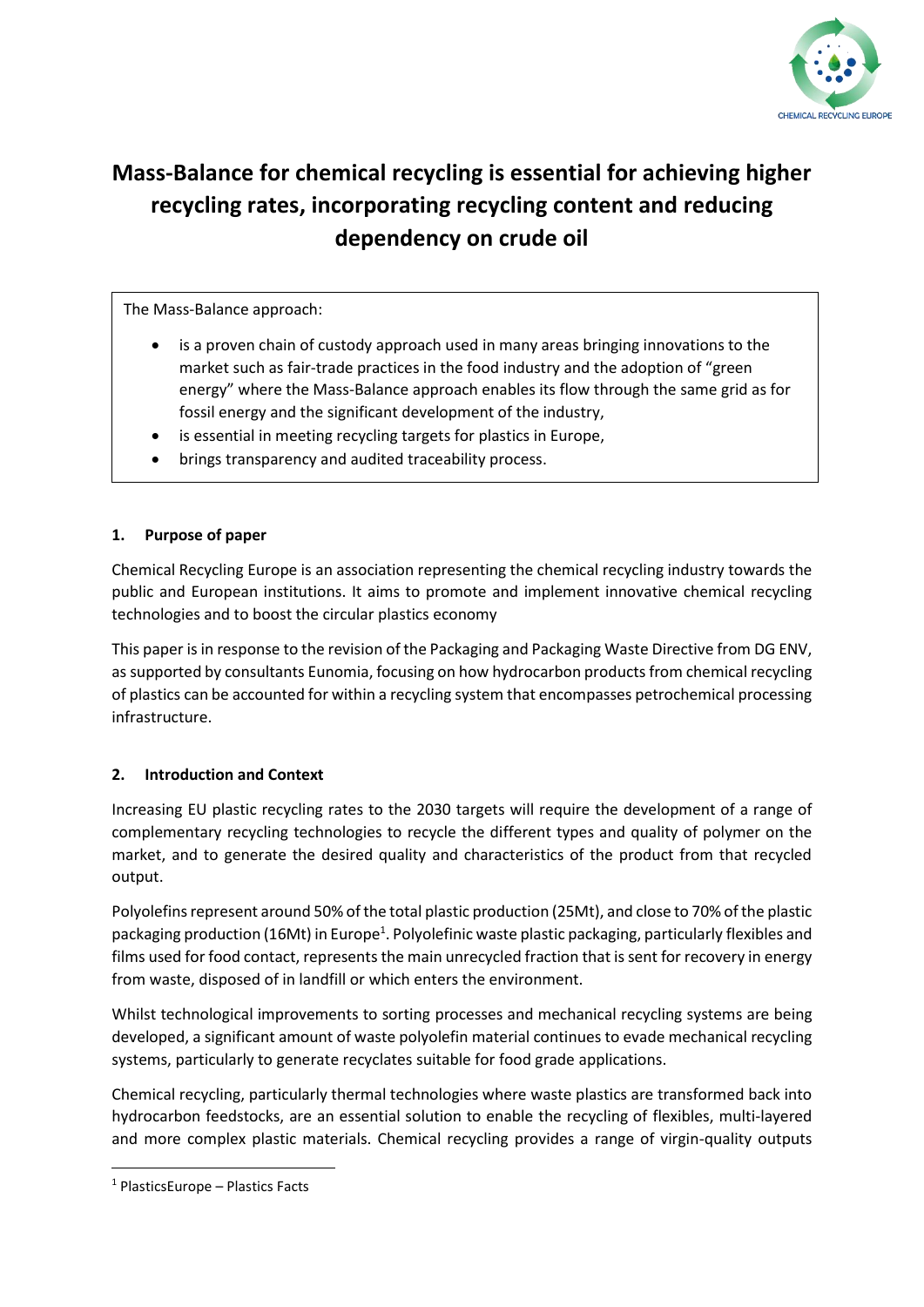

suitable for new plastics production, and other circular products such as oils, solvents, and waxes. Chemical Recycling enables the outcomes of the EU Circular Economy Action Plan and Plastics Strategy to be achieved for the substantial quantities of, currently, unrecyclable plastic packaging. Without chemical recycling, improvement in recycling rates will be limited and demand for virginquality recycled content for polyolefins will not be fulfilled, undermining the EU's ambitions for sustainability in packaging.

## **3. The case for Mass-Balance as a reliable solution to account for recycled content**

With significant expectations on, and financial investment in, recycling, it is widely accepted by all stakeholders that recycling needs to be a transparent and verifiable process, to ensure material provenance and probity of the entire system. For various industrial manufacturing processes, a so called 'mass-balance approach' has been successfully developed and implemented to attribute the appropriate quantities of recycled feedstock created, to an output product, accounting for the full value of this recycled output through a transparent and audited traceability process. This approach has been supported by NGOs such as the Ellen MacArthur Foundation<sup>2</sup>.

Mass balance is already a proven tool that provides that clear and verifiable demonstration and has helped enable new processes and technologies to come to market and deliver significant societal and environmental benefits. It has been used extensively for example in promoting green energy or fairtrade practices in the food industry. Enabling "green energy" flow through the same grid as fossil energy has been the key factor enabling this industry to grow to its current state.

Taking this approach enables all stakeholders to be clear on the quantity of recycled content of specific products. Today, established certifications schemes are already applied to products from chemical recycling. Recyclers within the chemical recycling sector are proposing therefore to follow this approach, building on the experience and successful implementation of mass balance schemes globally.

Chemical recycling technologies are creating hydrocarbons indistinguishable from crude oil-based feedstock (e.g. naphtha) and which can therefore replace it in existing petrochemical infrastructure. The substitution of crude oil-based feedstock with recycled hydrocarbon is integrated within petrochemical facilities, a broad interconnected system where recycled and fossil molecules cannot be readily followed or chemically distinguished.

At the current state of development, chemical recycling will not generate enough quantity of recycled hydrocarbons in the next decade to justify a segregation solution (as used for mechanical recycling). Significant investment in chemical manufacturing facilities (e.g.*steam-cracker, fluid catalytic cracking, etc.)* dedicated to the sole processing of products from chemical recycling would be required to achieve this state. In addition of being premature, it would discard the gradual approach to integrate and test innovations.

In order to deliver the required provenance for recycled content, chemical recyclers are therefore proposing to build on the established principles of mass balance and certification schemes deployed across a range of sectors. Using this approach, chemical recycling can integrate into the existing and technically established infrastructure of the petrochemical industry. Therefore, to support the development of chemical recycling to scale, it is highly advisable to grow the industry through existing

 $2$  Enabling a Circular Economy for Chemicals with the Mass Balance Approach – available at <https://emf.thirdlight.com/link/f1phopemqs36-8xgjzx/@/preview/1?o>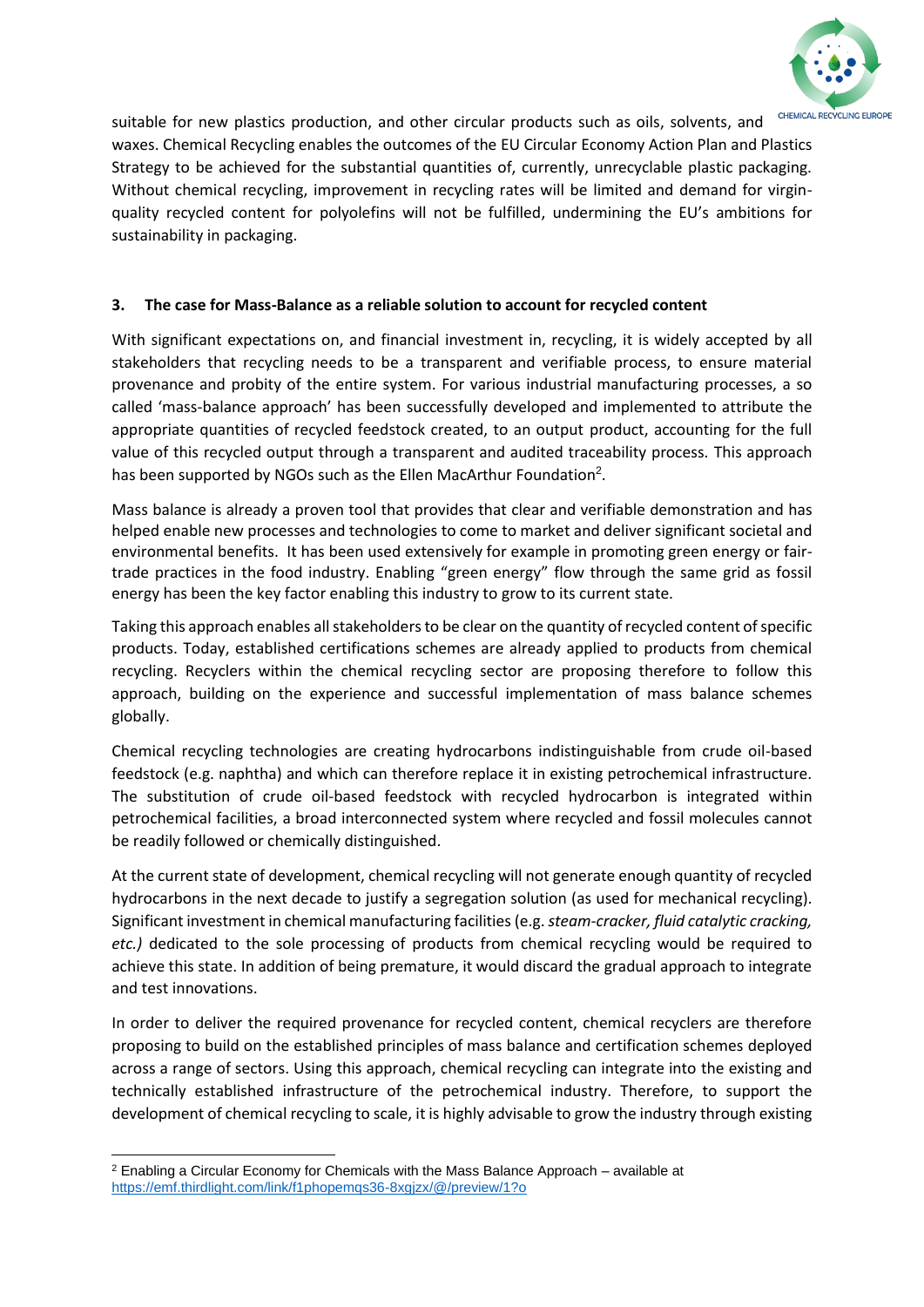

infrastructure and build new supply chains using the mass balance approach for recycled content provenance.

#### **4. Accounting the value of recycled carbon from chemical recycling**

Chemical Recycling Europe has identified various interpretations of the mass-balance approach reflecting different accounting methodologies of the value of recycled carbons from chemical recycling: free-attribution, fuel-exempt, polymer-only.

It should be noted at this point that chemical recycling produces a recycled output/product that is then used as a recycled feedstock replacing virgin fossil feedstock, in established and highly efficient chemical processing.

The accounting approaches are:

- **Free-attribution**: This interpretation values the full recycled output and enables for this output to be allocated to polymers and/or other chemicals production within a reliable and trusted certification environment. This allows the recycled hydrocarbon to be fully valued in recycled product(s) within the current petrochemical system and would most accelerate the development of the chemical recycling industry.
- **Fuel-Exempt**: This interpretation would discard the proportion of the recycled output that goes towards fuels/energy based on the chemical facility distribution of products at the end of the chemical facility. The risk is that this portion of the recycled output would be lost to the system. **Under this interpretation, it would be essential to have clarity how these products would be valued through an appropriate EU-wide scheme.**
- **Polymer-only**: This interpretation discards the high-value, non-polymeric, chemical products that are generated in chemical recycling processes. This would therefore not be aligned with the definition of "recycling" as stated in the Waste Framework Directive and would treat mechanical and chemical recycling processes differently. **This is a very restrictive interpretation and the sector is opposed to this being applied.**

Chemical Recycling Europe strongly supports the goal of keeping the maximum value and amount of recycled carbon in the loop by replacing the current crude oil 'lock-in' by recycled products. This can be realized by using recycled (hydro)carbon for a wide variety of applications falling under the European definition of 'recycling' such as for recycled chemicals or recycled plastics.

## **Therefore, our position is that all Mass-Balance interpretations should ensure that the full recycled output from chemical recycling finds a credible value and recognition though the system.**

## **5. Lack of clarity on Mass-Balance compromises the development of chemical recycling**

Chemical Recycling cannot develop without the recognised mechanism to account for the value of the recycled products from chemical recycling produced from waste plastics.

Some key consequences of the lack of clarity on mass-balance and of not recognising the full value of recycled carbons include:

• **Uncertain demand and price for recycled content**: Demand for virgin-quality recycled material has driven the development of chemical recycling. Despite a rapidly growing demand for recycled materials, uncertainty around the recognition and interpretation of mass-balance will deter some polyolefins users from being proactive in terms of circularity of plastics due to the uncertain